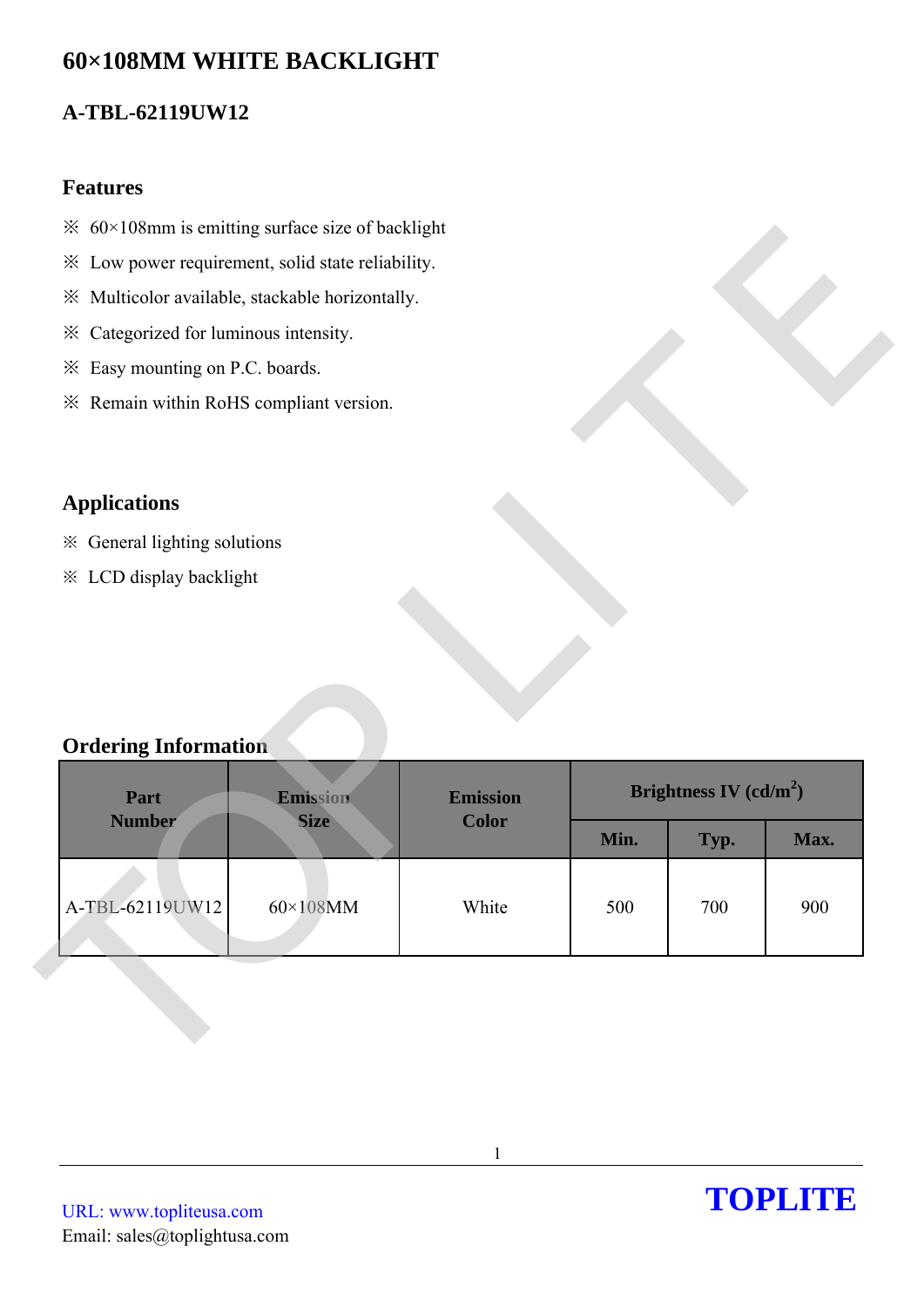### **A-TBL-62119UW12**

# **Maximum Ratings**

| <b>Parameter</b>                                        | <b>Symbol</b> | Value         | Unit          |
|---------------------------------------------------------|---------------|---------------|---------------|
| Operating temperature                                   | $T_{OP}$      | $-35 \sim 85$ | $\mathcal{C}$ |
| Storage temperature                                     | $T_{STG}$     | $-35 \sim 85$ | $\rm ^{o}C$   |
| Peak forward current $(T_A=25 \degree C)$ <sup>*1</sup> | $1_{\rm PF}$  | 60            | mA            |
| Reverse voltage (TA=25 $^{\circ}$ C)                    | $\rm V_R$     |               |               |
| Power consumption (TA=25 $^{\circ}$ C)                  |               | 500           | mW            |

# **Electrical / Optical Characteristics (1)**

| Peak forward current $(T_A=25 \degree C)$ * <sup>1</sup>                 |                            | $I_{PF}$                      | 60           | mA     |
|--------------------------------------------------------------------------|----------------------------|-------------------------------|--------------|--------|
| Reverse voltage (TA=25 °C)                                               |                            | $V_R$                         | 5            | V      |
| Power consumption (TA=25 $^{\circ}$ C)                                   |                            | $\, {\bf P}$                  | 500          | mW     |
| *1 at 1/10 Duty Cycle<br><b>Electrical / Optical Characteristics (1)</b> |                            |                               |              |        |
| $(T_A = 25 \text{ °C} \& \text{ IF} = 20 \text{ mA})$                    |                            |                               |              |        |
| <b>Parameter</b>                                                         |                            | <b>Symbol</b>                 | Value        | Unit   |
| <b>Wavelength at peak emission</b>                                       | (Typ.)                     | $\lambda_{\rm P}$             |              | nm     |
| Spectral bandwidth at 50%                                                | (Typ.)                     | $\Delta \lambda$              | 30           | nm     |
| <b>Forward Current</b>                                                   | (Min.)<br>(Typ.)           | $I_{\rm F}$<br>$I_{\rm F}$    | 40<br>45     | mA     |
|                                                                          | (Max.)<br>(Min.)           | $I_F$<br>$\rm V_F$            | 50           |        |
| <b>Forward voltage</b>                                                   | (Typ.)                     | $V_F$                         | 10           | V      |
| <b>Color temperature</b>                                                 | (Max.)<br>(Min.)<br>(Max.) | $\rm V_F$<br>${\rm TC}$<br>TC | 5000<br>8000 | K<br>K |
| <b>Luminous Uniformity</b>                                               | (Typ.)                     |                               | 80%          |        |
| <b>Discreteness</b>                                                      | (Typ.)                     |                               | 20%          |        |
| <b>Luminous Intensity Bin Groups</b><br>$(T_A = 25 \text{ °C})$          |                            |                               |              |        |
|                                                                          | Brightness IV $(cd/m^2)$   |                               |              |        |
| Min.                                                                     | Typ.                       |                               | Max.         |        |
| 500                                                                      | 700                        |                               | 900          |        |

# **Luminous Intensity Bin Groups**

| Brightness IV $(cd/m^2)$ |      |      |  |  |
|--------------------------|------|------|--|--|
| Min.                     | Typ. | Max. |  |  |
| 500                      | 700  | 900  |  |  |

URL: www.topliteusa.com Email: sales@toplightusa.com

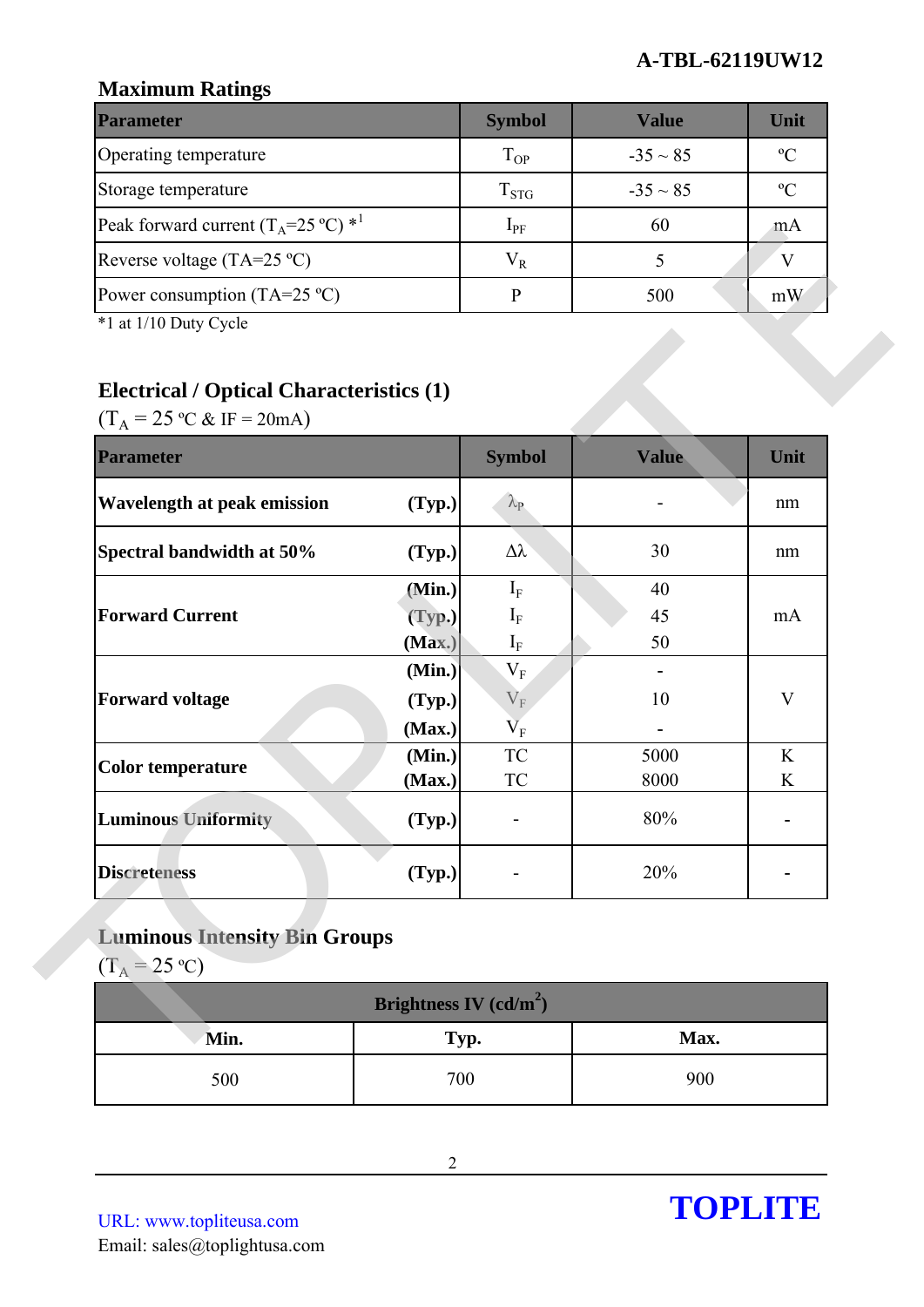### **Electrical/Optical Charateristic (2)**



**TOPLITE** 

URL: www.topliteusa.com Email: sales@toplightusa.com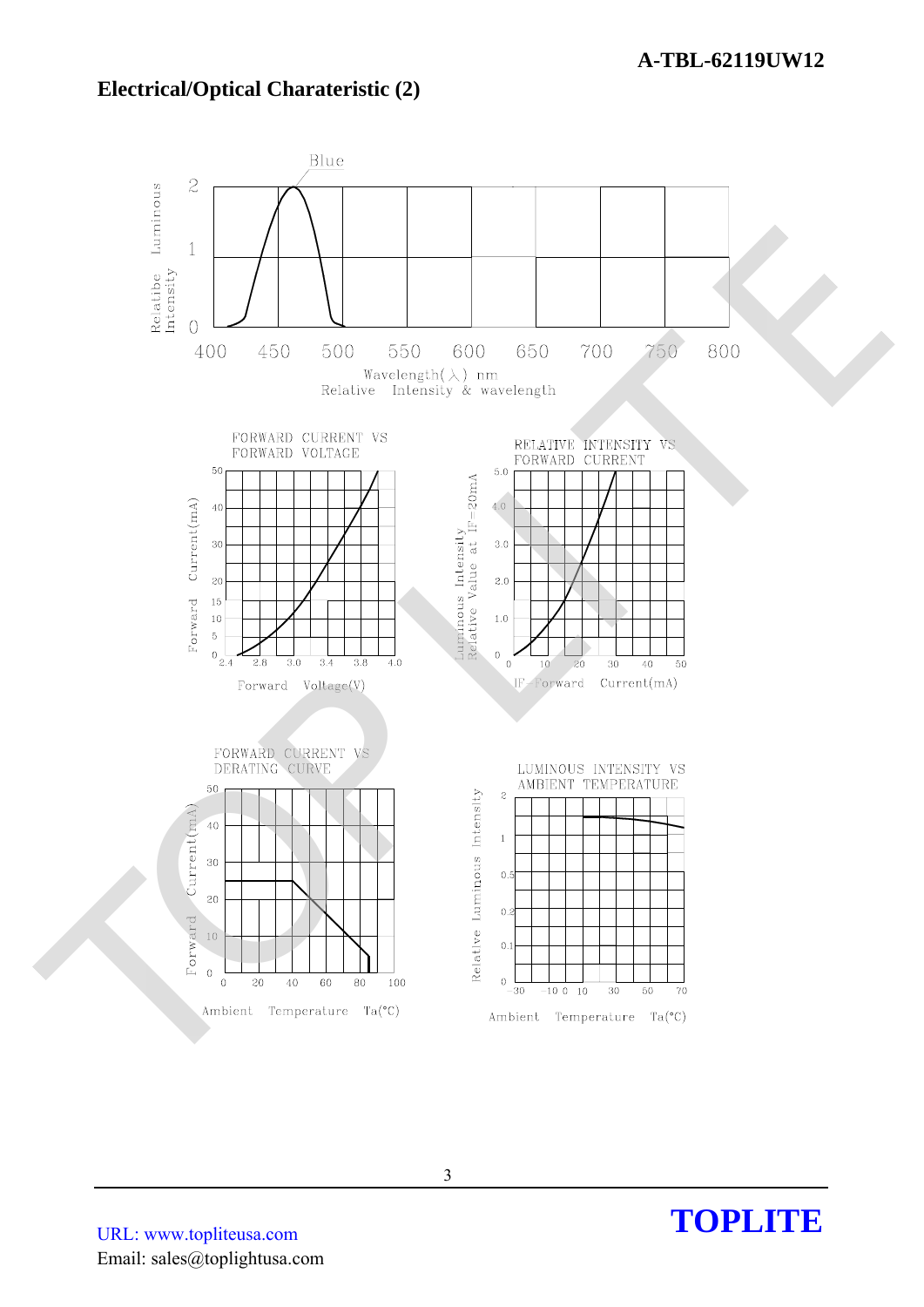# **Package Outline Dimensions**



#### Notes:

- 1. All dimensions are in millimeters. Tolerance is +/-0.25 unless otherwise noted.
- 2. The specifications, characteristics and technical data described in the datasheet are subject to change without prior notice.